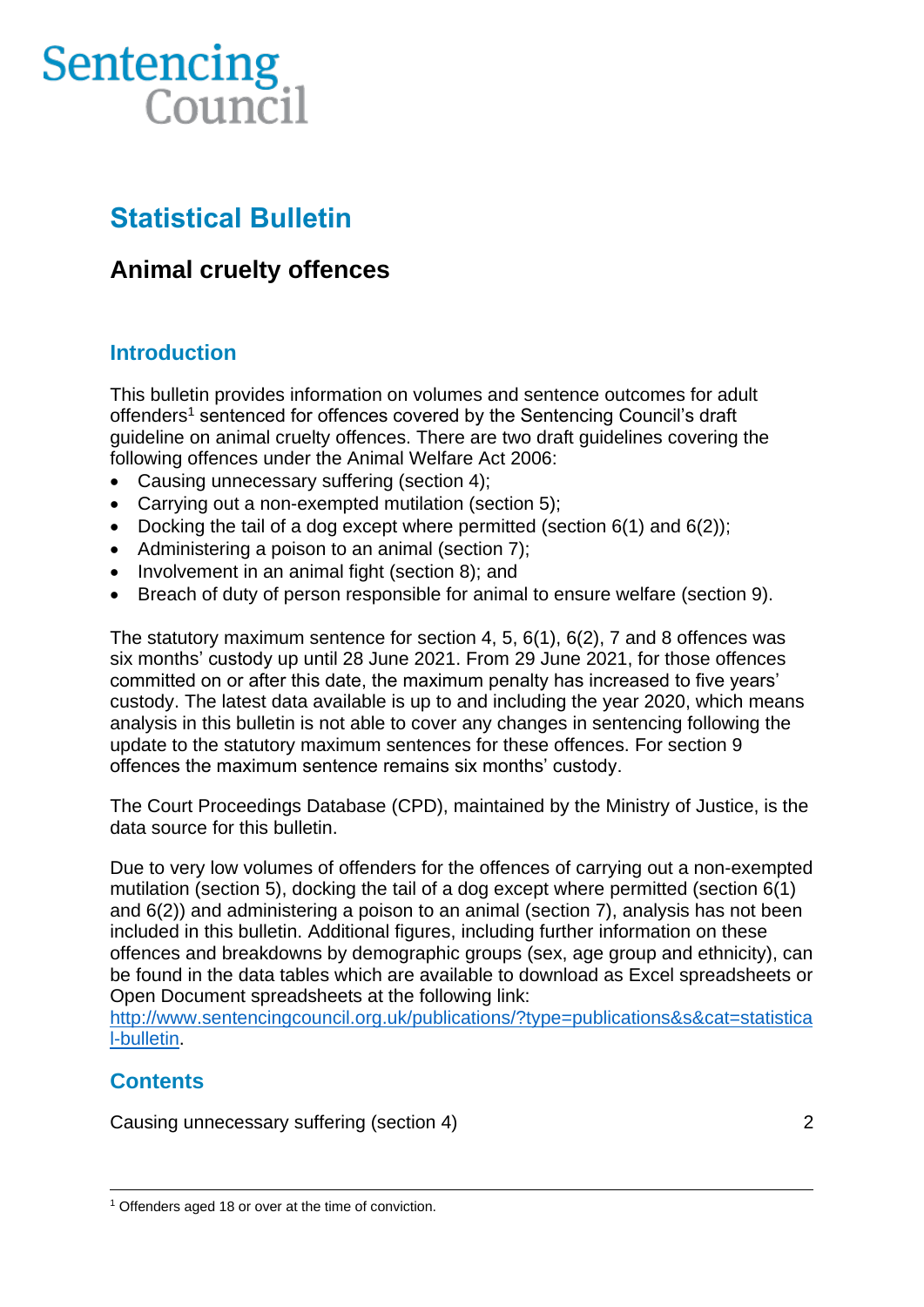| Involvement in an animal fight (section 8)                                    |   |
|-------------------------------------------------------------------------------|---|
| Breach of duty of person responsible for animal to ensure welfare (section 9) | 4 |
| Further information                                                           | 5 |

## **Causing unnecessary suffering (section 4)**

## **Sentence volumes**

In 2020, around 300 adults were sentenced for causing unnecessary suffering to an animal. Sentences for this offence peaked in 2012 when nearly 1,100 adult offenders were sentenced. Sentences for this offence declined in the period between 2012 and 2015 before stabilising at around 600 sentenced adults per year until 2019 (see figure 1). There is a further decline in volume of sentences for causing unnecessary suffering to an animal in 2020.<sup>2</sup>





## **Sentence outcomes and lengths**

In 2020, nearly two in five (39 per cent) adults sentenced for causing unnecessary suffering to an animal received a community sentence. A further 22 per cent were given a fine, 21 per cent received a suspended sentence, and 12 per cent received an immediate custodial sentence. An additional 4 per cent received a discharge and 1 per cent were otherwise dealt with. $3$ 

<span id="page-1-0"></span><sup>2</sup> Figures presented for 2020 include the time period since March 2020 in which restrictions were placed on the criminal justice system due to the COVID-19 pandemic. It is therefore possible that these figures may reflect the impact of the pandemic on court processes and prioritisation and the subsequent recovery, rather than a continuation of the longer-term series, so care should be taken when interpreting these figures.

<sup>&</sup>lt;sup>3</sup> The category 'Otherwise dealt with' covers miscellaneous disposals. Please note that due to a data issue currently under investigation, there are a number of cases which are incorrectly categorised in the Court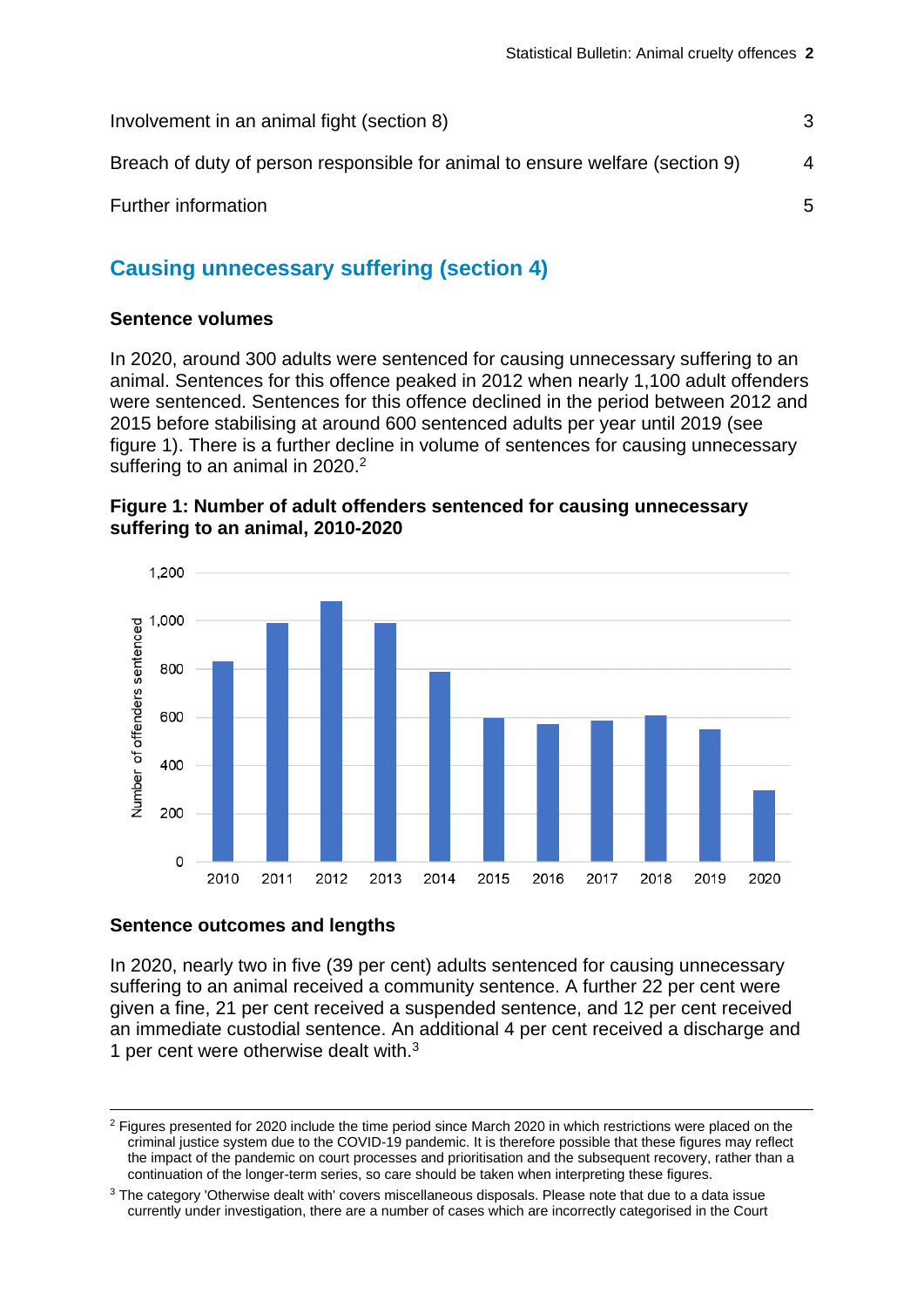Since 2010 the most common outcome for an offender sentenced for unnecessary suffering to an animal has been a community sentence. However, the proportion of offenders sentenced to either immediate custody or a suspended sentence has doubled over the last 10 years; 6 per cent of offenders were given an immediate custodial sentence in 2010 compared with 12 per cent in 2020, and 9 per cent of offenders received suspended sentences in 2010 compared with 21 per cent in 2020. Conversely, offenders given a discharge decreased from 17 per cent in 2010 to 4 per cent in 2020.

The average (mean) custodial sentence length (ACSL)<sup>4</sup> in 2020 was 4 months.

## **Involvement in an animal fight (section 8)**

#### **Sentence volumes**

This is a low volume offence with around 70 adult offenders sentenced for involvement in an animal fight between 2010 to 2020.<sup>5</sup> The number of offenders sentenced has fluctuated over this time period with no offenders sentenced in 2019 or 2020 (see figure 2).

#### **Figure 2: Number of adult offenders sentenced for involvement in an animal fight, 2010-2020**



## **Sentence outcomes and lengths**

The most common outcome for adults sentenced for the offence of involvement in an animal fight between 2016-2020 was a community sentence (38 per cent). This is

Proceedings Database (CPD) as 'Otherwise dealt with'. Therefore, these volumes and proportions should be treated with caution.

<sup>&</sup>lt;sup>4</sup> The average custodial sentence lengths presented in this report are mean average custodial sentence length values for offenders sentenced to determinate custodial sentences, after any reduction for guilty plea. For more information on interpreting these figures please refer to the sentence outcomes section in Further Information at the end of this bulletin.

<sup>5</sup> These statistics are provided for the period 2010-2020, rather than for a single year, due to the small number of offenders sentenced for this offence each year.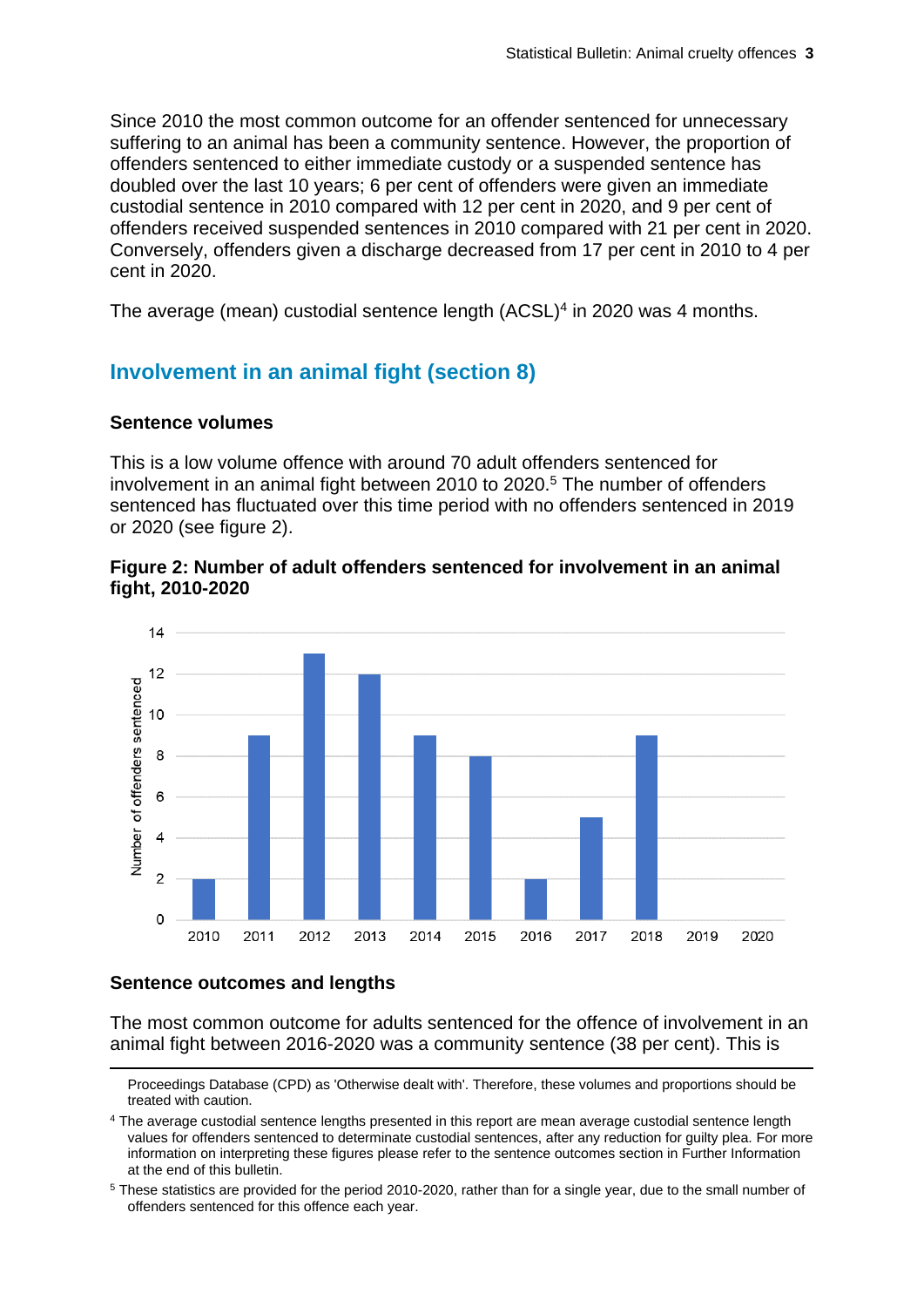closely followed by immediate custody (31 per cent) or a suspended sentence (31 per cent).

An average custodial sentence length has not been calculated for this offence as the volume of offenders sentenced is too few.

## **Breach of duty of person responsible for animal to ensure welfare (section 9)**

## **Sentence volumes**

In 2020, around 50 adults were sentenced for breach of duty of person responsible for animal to ensure welfare. In 2012, the number of adult offenders sentenced for breach of duty of person responsible for animal to ensure welfare peaked at nearly 330, and since then, sentence volumes have broadly declined (see figure 3).





## **Sentence outcomes and lengths**

In 2020, 44 per cent of adults sentenced for breach of duty of person responsible for animal to ensure welfare received a fine. A further 31 per cent were given a community sentence, 17 per cent received a suspended sentence, and 4 per cent were given an immediate custodial sentence. An additional 2 per cent were given a discharge and 2 per cent were otherwise dealt with.[3](#page-1-0)

An average custodial sentence length for this offence has not been calculated for 2020 as the number of offenders sentenced to immediate custody is fewer than 5.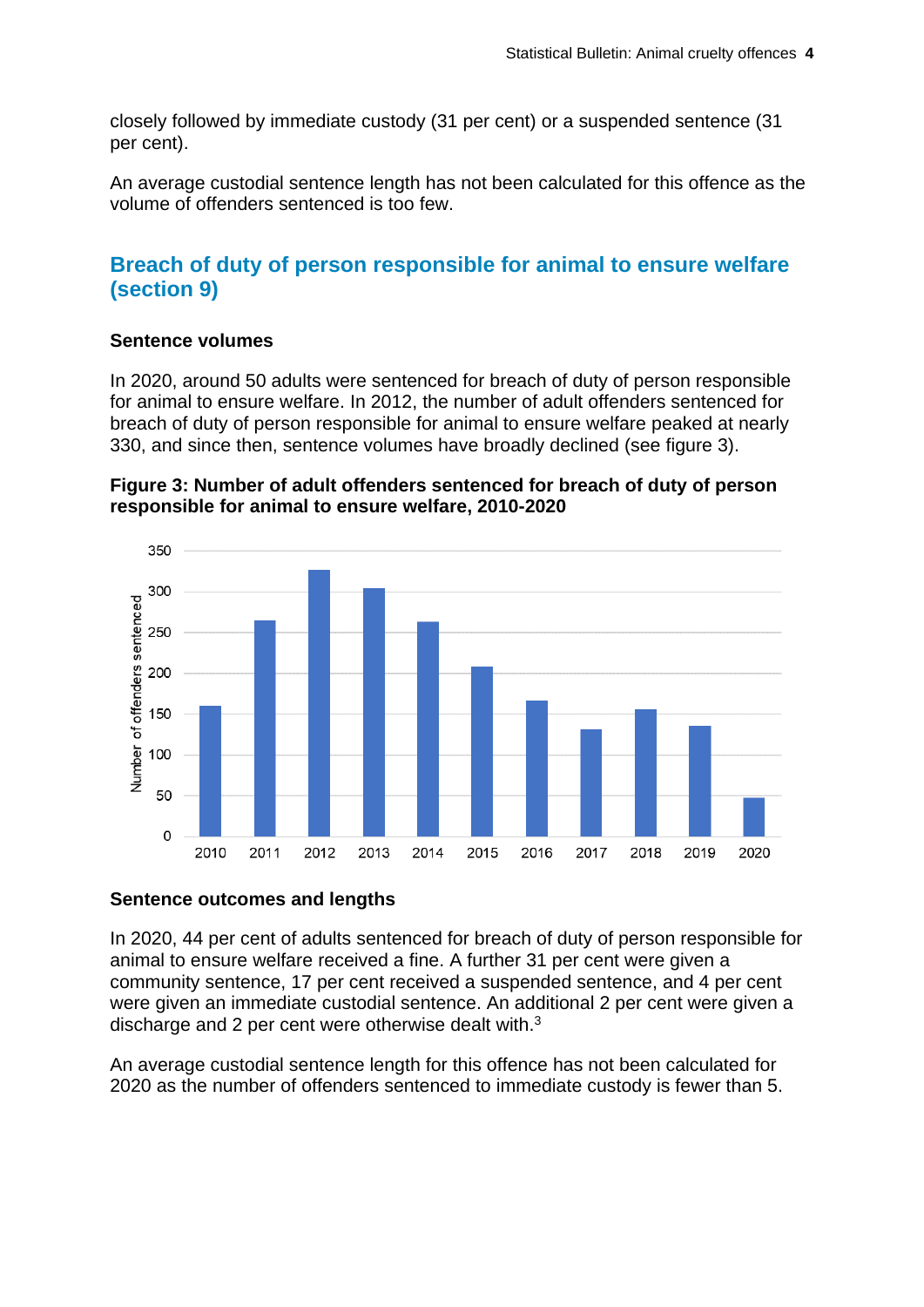## **Further information**

## **Volumes of sentences**

The data presented in this bulletin only include cases where the offence detailed was the principal offence committed. When an offender has been found guilty of two or more offences, the principle offence is the offence for which the heaviest penalty is imposed. Where the same disposal is imposed for two or more offences, the offence selected is the offence for which the statutory maximum penalty is the most severe. Although the offender will receive a sentence for each of the offences that they are convicted of, it is only the sentence for the principal offence that is presented in this bulletin.

## **Sentence outcomes**

The outcomes presented are the final sentence outcomes, after taking into account all factors of the case, including whether a guilty plea was made. This is because the sentence length information available in the Court Proceedings Database is the final sentence imposed, after any reduction for guilty plea. Sentence outcomes presented in this bulletin are therefore not directly comparable to outcomes in the sentencing guideline tables, which instead show starting point sentences before a guilty plea has been entered.

## **General conventions**

Actual numbers of sentences have been rounded to the nearest 100, when more than 1,000 offenders were sentenced, and to the nearest 10 when less than 1,000 offenders were sentenced.

## **Data sources and quality**

The source of data for this bulletin is the Court Proceedings Database (CPD), which is maintained by the Ministry of Justice (MoJ). Every effort is made by MoJ and the Sentencing Council to ensure that the figures presented in this publication are accurate and complete. However, it is important to note that these data have been extracted from large administrative data systems generated by the courts and police forces. As a consequence, care should be taken to ensure data collection processes and their inevitable limitations are taken into account when those data are used.

Further details of the processes by which MoJ validate the records in the CPD can be found within the guide to their Criminal Justice Statistics publication which can be downloaded via the link:

<https://www.gov.uk/government/collections/criminal-justice-statistics>

## **Contact points for further information**

We would be very pleased to hear your views on our statistical bulletins. If you have any feedback or comments, please send them to: [research@sentencingcouncil.gov.uk](mailto:research@sentencingcouncil.gov.uk)

## **Responsible Statistician**: Lauren Maher